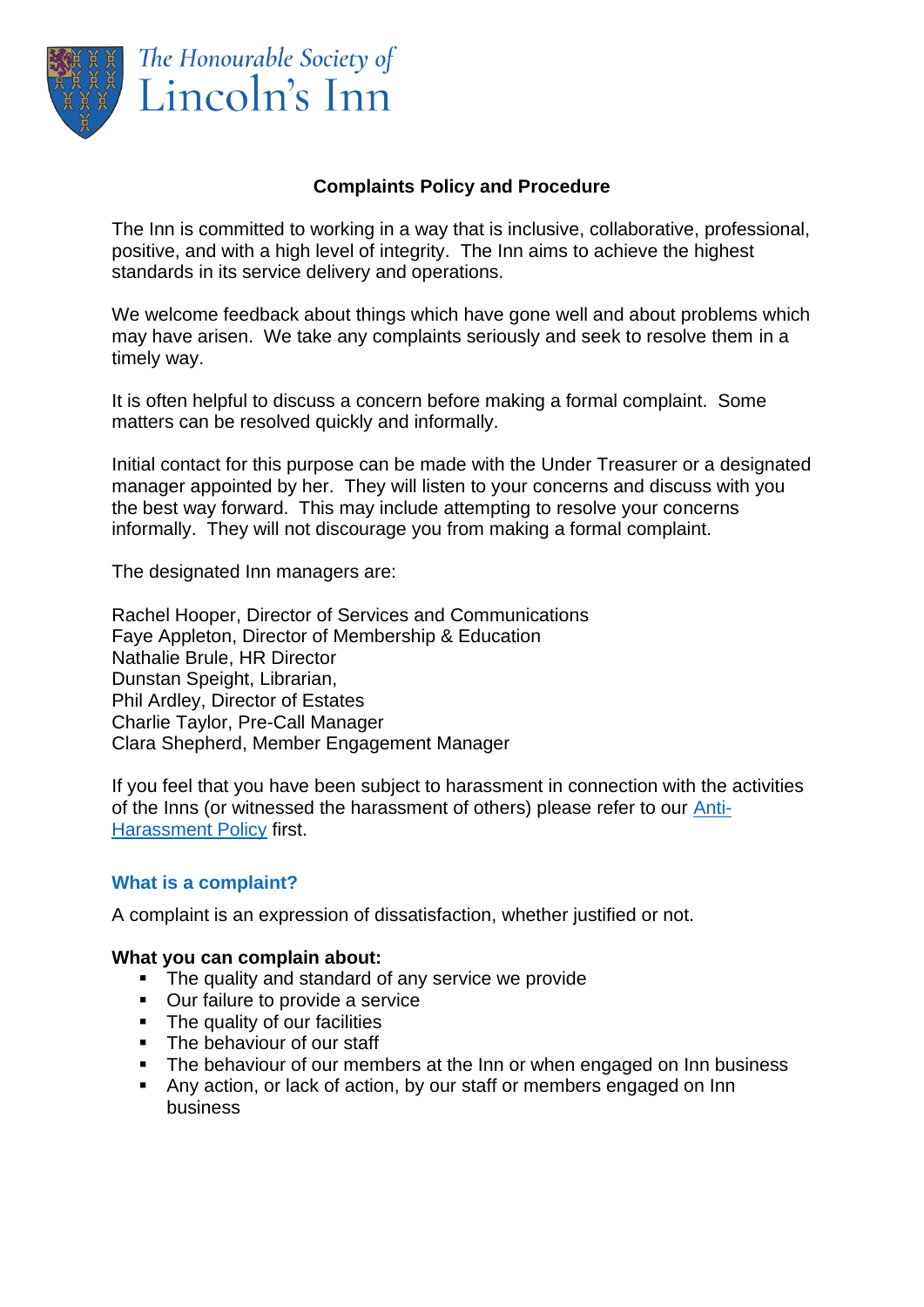#### **What you cannot complain about:**

- Matters that have already been fully dealt with through this complaints policy and procedure
- The behaviour of barrister or judicial members in their professional capacity
- **EXTENDING INTERF IS STARK IN STARK IS STARK IN STARK IN STARK IS CONDUCT FOR STARK IS STARK IN STARK IS STARK I** Committee (ICC)
- Barrister disciplinary cases dealt with or being dealt with by the Bar Tribunal Service.

We cannot ordinarily investigate anonymous complaints. We will discuss any concerns and maintain the confidentiality of complainants as far as is possible and appropriate.

We will not normally treat information received through routine feedback mechanisms – such as responses to questionnaires or surveys – as formal complaints.

## **What complaints do these procedures cover?**

**The Inn**: Complaints about our services and facilities will be addressed through this policy and procedure.

**The Inn's employees**: Complaints about individual employees will normally be dealt with under our employment, discipline and grievance policies and procedures.

**The Inn's members**: These procedures only cover complaints about Called Inn members in relation to their behaviour while at the Inn or engaged on Inn business. Complaints about their conduct as a barrister must be referred to their chambers and / or the Bar Standards Board (BSB). Complaints about their conduct as a judge must be referred to the Judicial Office.

The Inn is responsible for overseeing student conduct before Call to the Bar so will investigate any allegations of student misconduct, at the Inn or elsewhere. Issues of student misconduct may be referred to the Inns' Conduct Committee for determination of whether they are fit and proper to practise as a barrister.

## **How to make a complaint**

Formal complaints must be made in writing by email or letter to [HR@lincolnsinn.org.uk](mailto:HR@lincolnsinn.org.uk) or HR Department, The Honourable Society of Lincoln's Inn, London, WC2A 3TL.

Complaints about the Under Treasurer should be sent to the HR Director who will then bring them to the attention of the Treasurer.

If you have a disability and need a reasonable adjustment to ensure you can register your complaint, you can contact us by telephone (one of our designated employees can assist you by writing out your complaint, if necessary). If you require different adjustments, let us know and we will try and put those arrangements in place where we can.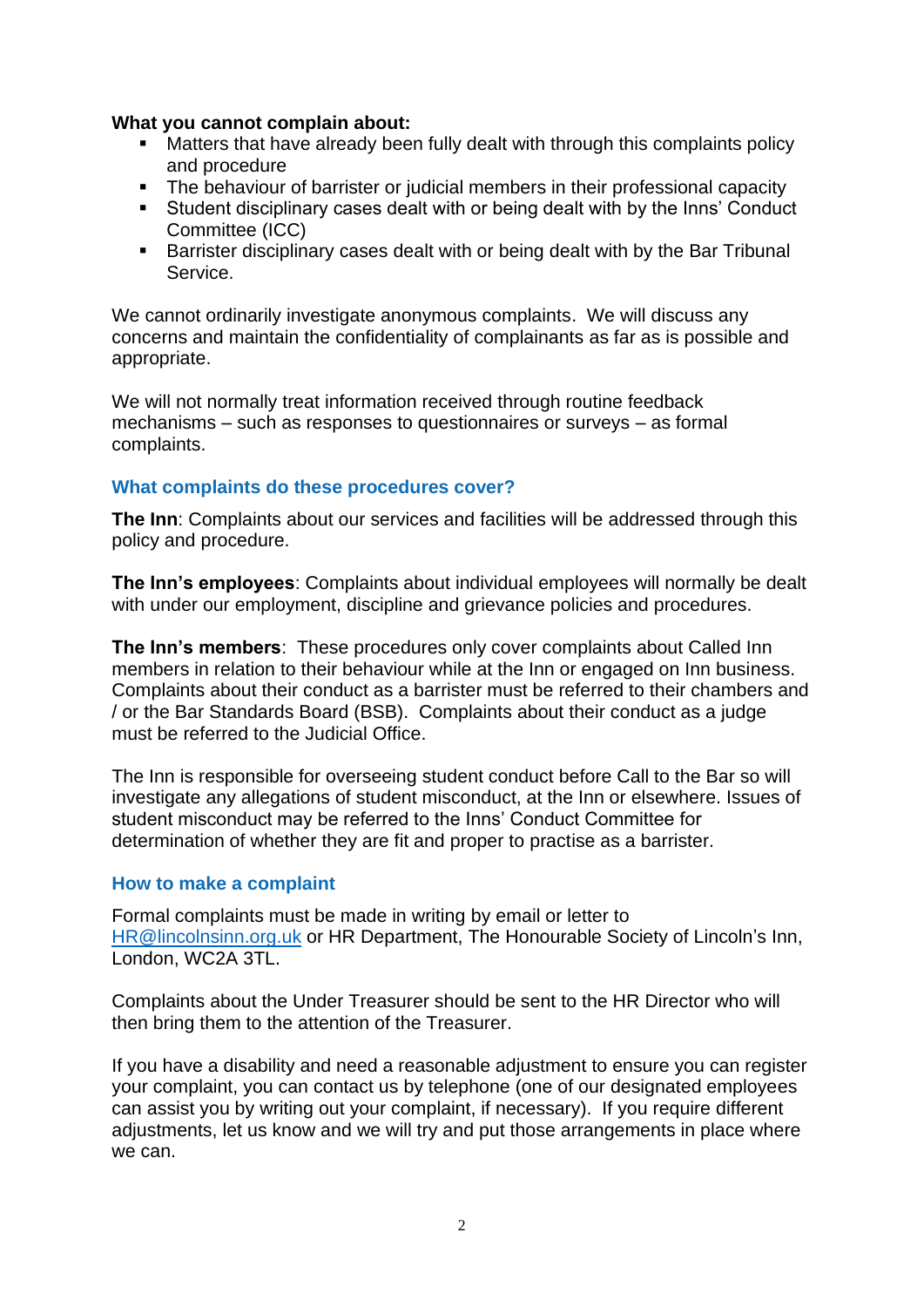It is normally better to raise a concern as soon as possible while memories are still fresh and issues can be addressed promptly. As such we will not normally consider complaints which relate to matters dating back further than 3 months. If you wish to raise an issue that took place longer than 3 months ago please contact the Under Treasurer or another designated Inn employee to discuss.

When submitting a complaint please provide as much information as you can about the matter and circumstances, how you would like us to resolve the matter, and any evidence relevant to your complaint.

# **How complaints are handled**

These procedures apply to a broad range of complaints. Some complaints relate to straightforward matters and can be easily resolved: others may be more complex. In all cases the Inn will treat those involved with courtesy, respect and fairness. We will listen to the perspective of those involved, examine the facts and seek an objective and proportionate outcome.

Those involved in considering complaints will not have been directly involved in the matters giving rise to the complaint.

## **Stage 1 – Initial Stage**

Complaints will be acknowledged on receipt. An initial assessment as to whether the matter falls within the scope of these procedures will be carried out by the HR Department, with assistance from the Under Treasurer or relevant head of department.

If either:

- the Inn advises that a complaint should more appropriately be made to another body; or
- a complainant notifies the Inn that they are also making a complaint to another body (e.g. the BSB),

the Inn may choose to suspend examination of the complaint until the other body has concluded its considerations. In such circumstances, the Inn may consider the case for interim action, such as requesting members to stop participating in specified Inn activities.

## **Stage 2 – examination of the complaint**

If a complaint falls within the scope of these procedures and is not subject to investigation by another body, the relevant manager or the Under Treasurer will carry out an examination of the circumstances. If the complaint involves the behaviour of a Called Inn member, the Under Treasurer will inform the Treasurer, who will appoint a panel consisting of two members and the Under Treasurer to examine the complaint. If the complaint involves a student member, the Registrar and Director of Membership & Education will examine the complaint.

Complaints will be examined in line with our [general principles for complaints](https://www.lincolnsinn.org.uk/wp-content/uploads/2022/01/General-Principles-for-Complaints-Handling.pdf)  [handling.](https://www.lincolnsinn.org.uk/wp-content/uploads/2022/01/General-Principles-for-Complaints-Handling.pdf)

Unless there are good reasons for delay, consideration of complaints will be completed as soon as is reasonably practicable, with the aim of achieving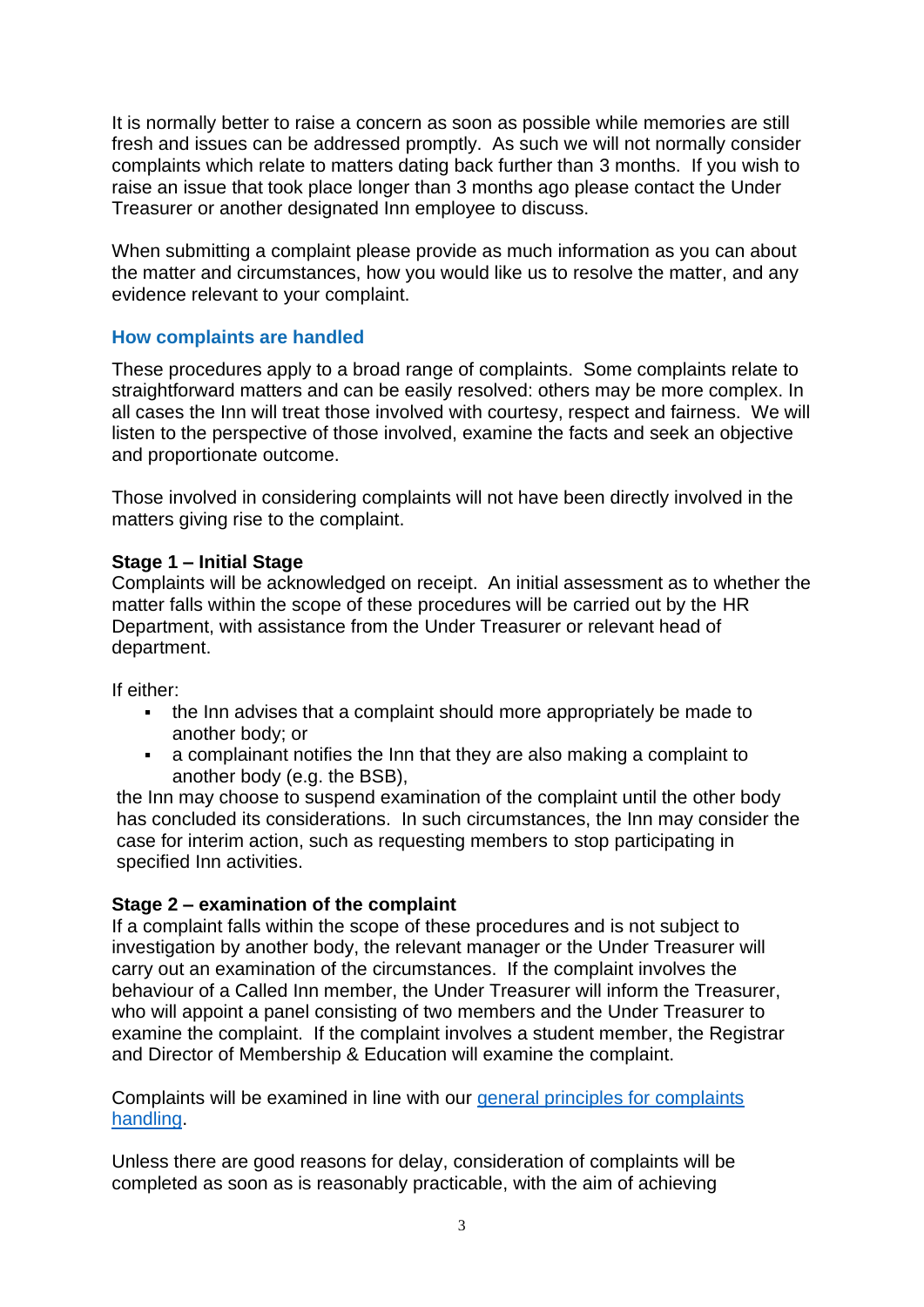completion in most cases within 30 working days of the formal complaint being received.

# **Determination of complaints**

We aim, where possible, to resolve complaints proportionately and in a way that addresses the concerns of all those involved, including measures to remedy matters, to avoid recurrence and to address any related issues.

We will inform all those involved:

- what we concluded about the justification for the complaint;
- why we reached those conclusions;
- our recommendations about steps needed to remedy matters or avoid recurrence.

The Under Treasurer will ensure that any recommendations are taken forward as soon as practically possible, unless there is request for a review of the findings.

#### **Review**

The complainant, or the subject of the complaint where this is a member of the Inn, may ask for the outcome of the complaint to be reviewed. The request must be made in writing to the HR Department within 20 working days of the date of notification of the decision. The request must make clear which aspect/s of the original decision the individual disagrees with and why. All those involved must be informed of this process when they are notified of the outcome of the complaint.

For complaints about services, facilities, or employees, the Under Treasurer will be notified and will conduct the review or appoint another Executive Team member to do so.

For complaints about Called members, the Treasurer will be notified and will appoint a panel to conduct the review.

Unless there are good reasons for delay, the review will be carried out within 30 working days of a review request being received. It will involve a review of the request for the review and the original materials and decision. It may involve meetings with the complainant, subject, others involved, and the original examiner/s.

Student members may appeal decisions of the Inn relating to their fitness to practise to the ICC, following the conclusion of our internal process. Student members may appeal decisions of the ICC to the BSB.

## **Records**

We will keep records of all formal complaints received for a period of six years from the date of the final response from the Inn, except in cases where the subject of the complaint is a member of the Inn and the matter complained of results in disbarment or actions that have a defined period longer than six years.

In cases where the matter complained of results in disbarment, the record of the complaint will be kept until the subject is 75 years of age as individuals may usually